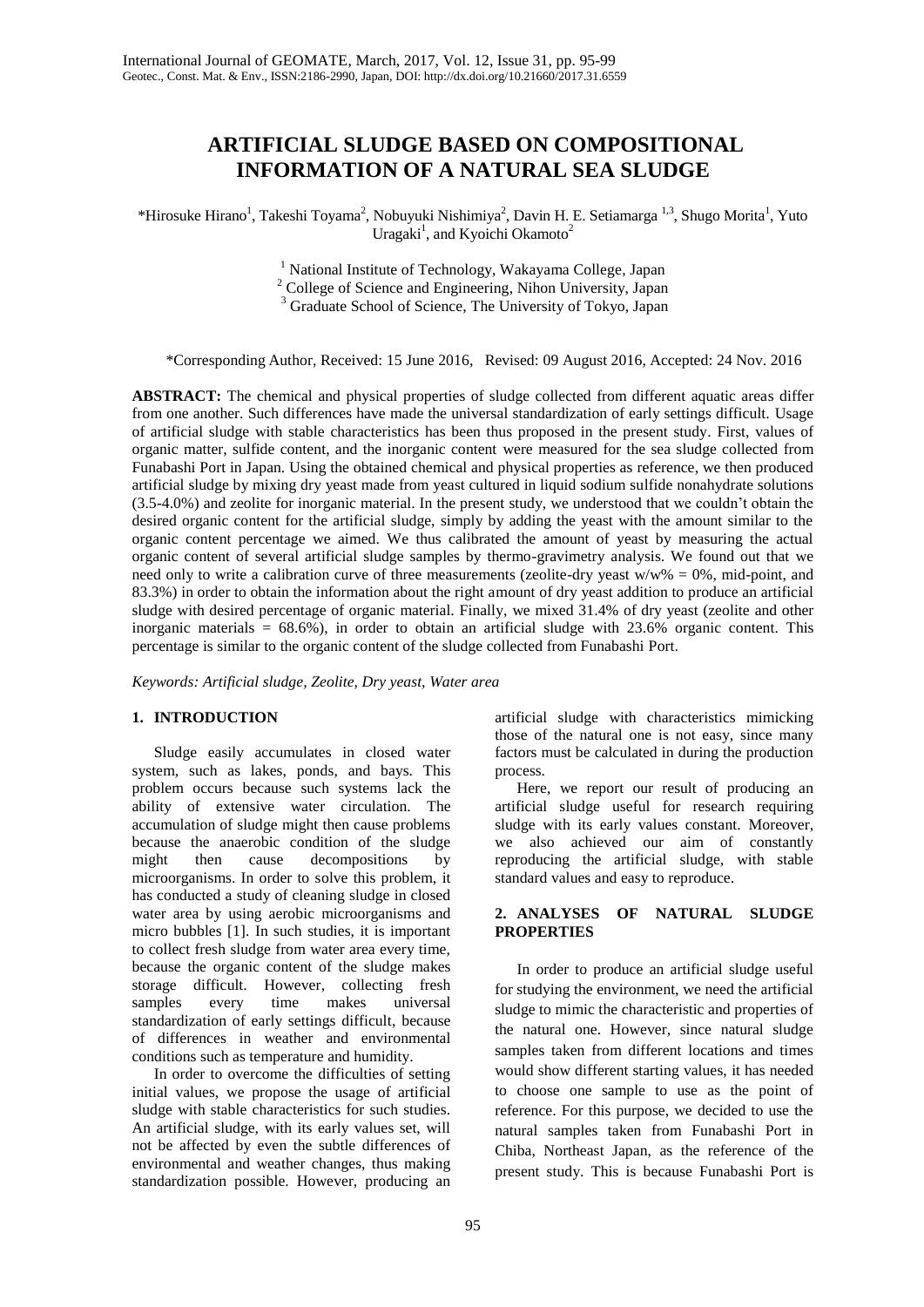located close to our campus hence allowing multiple sampling trips easy and practical, and since it has been using the samples from the location in other studies (e.g. [2]).

Thus, in order to understand the natural properties of the sludge, in first studied material of natural sludge it has collected from Funabashi port in Chiba, northeast Japan.

## **2.1 Organic contents**

We conducted thermo-gravimetry (TG) analysis in order to check the value of organic content. At temperatures above 100ºC, moisture content of the sampled material will boil away, while above 600ºC, the organic content of the material will completely evaporate, leaving only the inorganic part. Accordingly, in order to allow us to measure the pure value of the organic content, TG analyses were conducted between the values of 100ºC and 600ºC. The result of TG analyses on the natural sludge sample collected from Funabashi Port showed that the organic content is 23.6% (Fig. 1, solid line). For comparison, we also measured natural sludge samples collected from other the Hidaka-port in Wakayama in southwest Japan, where is located about >350 km in Funabashi port in southwest Japan. The Hidaka-port sludge has a 7.3% organic content (Fig. 1, dashed line).

### **2.2 Inorganic contents**

In order to check the property of inorganic matter, we conducted energy dispersive X-ray spectrometry (EDX) on the samples. From EDX analyses, we found out that this sample has the mineral content of: silicon (Si), aluminum (Al), iron (Fe) and sulfur  $(S)$  (Table 1).  $X - ray$ diffraction (XRD) analysis also showed that the Si content were silicon dioxide  $(SiO<sub>2</sub>)$  and kyanite  $(Al_2SiO_5)$  (Fig. 2).

#### **2.3 Sulfide**



We then used gas detector tube to check the

value of hydrogen sulfide  $(H_2S)$ . And about the value of  $H_2S$  by gas detector tube, it was tried like these conditions about sample water; by mixing 1 g of sludge and 100 cm3 of water. As a result, value was 0.016 g/1g, so concentration of S in sludge was 1.5% by molecular weight.

## **3. ARTIFICIAL SLUDGE PRODUCTION**

#### **3.1 Preliminary artificial sludge production**

In order to obtain the data about the amount of materials needed to produce the final artificial sludge, we conducted a preliminary experiment of mixing materials to synthesize an artificial sludge. In this experiment, it has mixed dry yeast and aqueous solution of sodium sulfide nonahydrate (Na2S∙9H2O), which was 3.5 to 4.0 mass%, that ratio was 1 g of dry yeast to10 cm<sup>3</sup> of Na<sub>2</sub>S∙9H<sub>2</sub>O. After discarding the supernatant, we collected the "dry yeast mud", and mixed it with  $SiO<sub>2</sub>$  three times the amount of the yeast mud. It was measured this trial artificial sludge by TG and compared the value with Funabashi's sludge, but we were unable to mimic the organic content of the natural sludge, and thought that this was caused because the inorganic content (sulfur compounds, etc.) in the yeast mud was added to the total inorganic content of the preliminary artificial sludge, causing a decrease in the

Table 1 Conditions of inorganic matter in sludge



 $Fig. 2$ Components in a typical sludge detected by XRD  $\circ$ : SiO<sub>2</sub>,  $\bullet$ : Al<sub>2</sub>SiO<sub>5</sub> Angle of diffraction [2θ (CuK*α*)]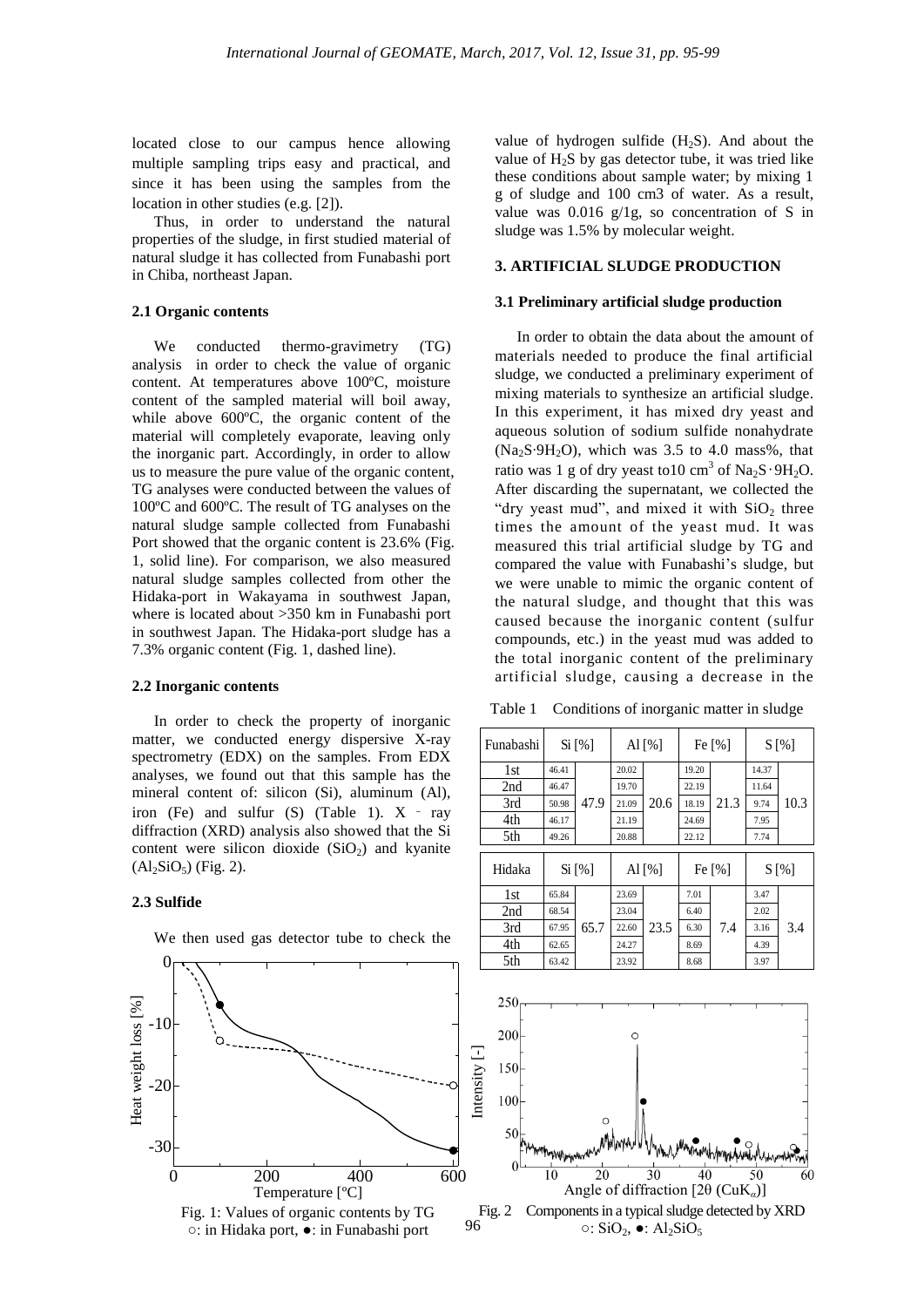percentage of the organic content.

We tried varying compositions of organic contents (= yeast mud; 0%, 25%, 50%, 75%, and 100% of yeast mud, of the total  $SiO<sub>2</sub>$  yeast mud mix). The results are plotted on the calibration curves shown as Fig. 3 and Fig. 4. However, we still could not mimic the value of the organic content of Funabashi Port sludge when it has followed the values shown in the figures.

We then switched to use average of the values in the first order and quadratic, and were successful in obtaining an artificial sludge with the organic content of 23.8%, which was within 1.0% error. In second trial, it was successful to make 23.6% of organic matter in artificial sludge. Although reasons why we were able to reproduce the value of organic matter in artificial sludge by averaging the first order and quadratic values was still unknown, it was able to set the value of organic content in artificial sludge by any numerical values, if we use the average values of the callibration curve mentioned above.

We also found an interesting characteristic of the calibration curves in Fig. 5: calibration curves by approximation formula of first order and quadratic must intersect at 83.3%. It is unknown

about this reason too. However, this information helps in drawing an easier calibration curve: rather than writing the intersection points at several standard points, it is able to use the calibration curves 0% and 83.3%, and the middle point.

## **3.2 Zeolite addition**

After success on finding the right amount of organic matter addition as explained in the previous section, it was tried to use artificial sludge to reproduce previous studies about sea sludge, and see if the results of such studies were reproduced, when using artificial sludge. We chose trying to reproduce previous experiments about cesium ion  $(Cs<sup>+</sup>)$  decontamination [3], and set the experimental conditions to be similar with that. For the study, it was added cesium nitrate  $(CsNO_3;$ 1000 ppm) to preliminary artificial sludge (dry yeast and  $SiO<sub>2</sub>$ ; totaling to 10 g). We prepare 5 samples of the mix, and then further added  $20 \text{cm}^3$ of hydrogen peroxide solution  $(H_2O_2)$  with 5 types of concentrations, between from 0% to 34.5%.

In the present study, no decontamination effect was observable in artificial sludge like what we expected (Fig. 6: white dots  $=$  expected result,

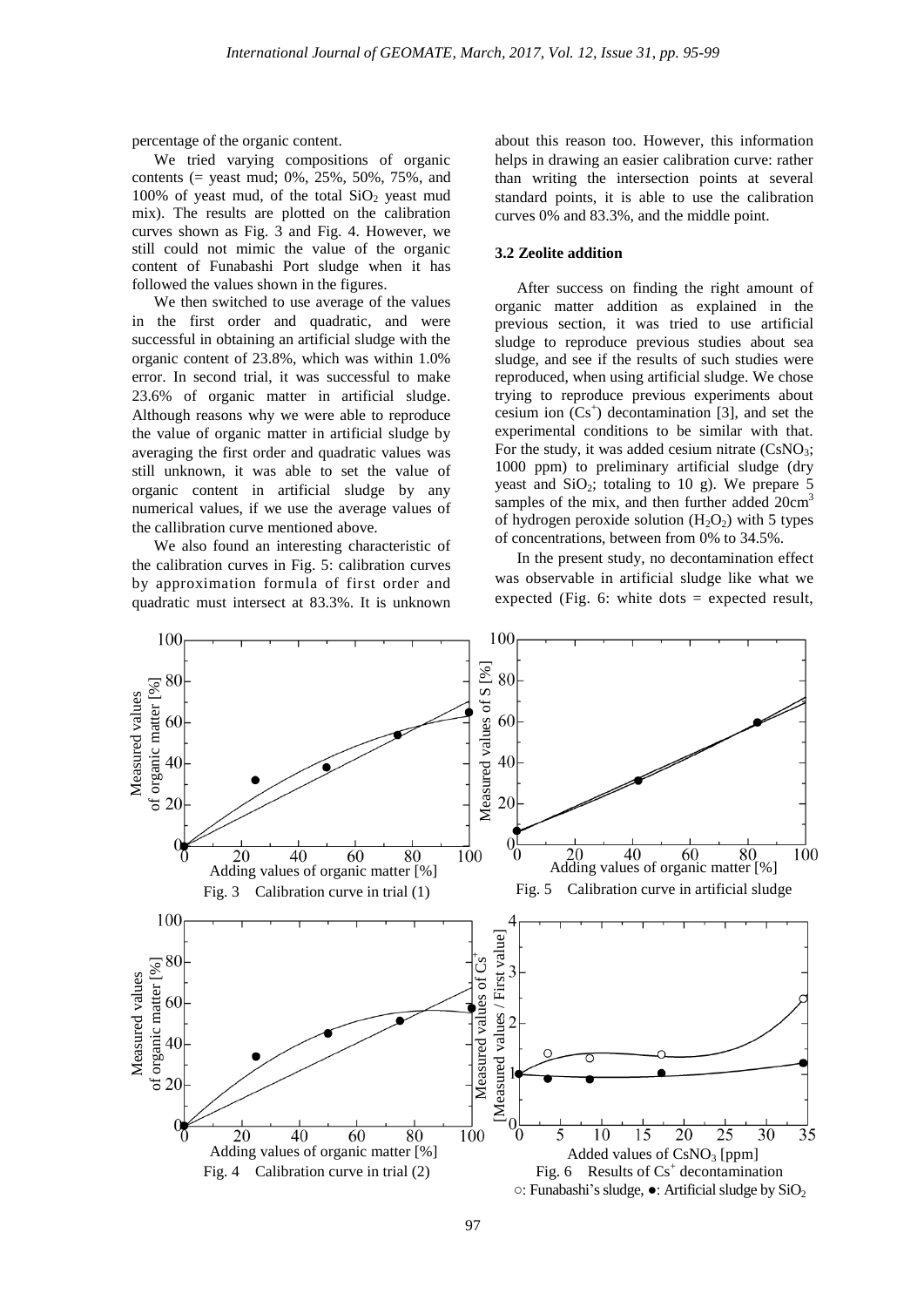black dots = obtained result). This suggested that the artificial sludge could not adsorb  $Cs<sup>+</sup>$ , and it was difficult to show the effect of decontamination reproducively as in the previous study [3], by the lack of as the sludge, or in other words, the absence of adsorbed  $Cs<sup>+</sup>$  in the first place.

Previous studies have shown that in sludge, the organic content has  $Cs<sup>+</sup>$  adsorption ability (e.g. [4] and [5]). However, our study here also suggests that besides the organic content, the inorganic content has a  $Cs<sup>+</sup>$  adsorption ability (Table 2) by [6], which was lacking in preliminary sludge.

Based on the result of XRD analysis, we added zeolite (vermiculite, kind of silicate mineral) to preliminary artificial sludge for the inorganic material, in order to add the  $Cs<sup>+</sup>$  adsorption ability of artificial sludge. Another reason of choosing zeolite as one of the inorganic content ingredients was because previous studies have shown that zeolite has the ability of  $Cs<sup>+</sup>$  adsorption (e.g. [6]), similar to the inorganic matter in natural sludge, which is also a Si compound (e.g. kyanite).

#### **3.3 Final result**

After succeeded in deciding the best composition of materials for artificial sludge through various trials and analyses, we synthesized final artificial sludge, and then analyzed its characteristics and values. We plot the results in another calibration curves as shown in Fig. 5. According to the new calibration curves, it was found that in order to reproduce Funabashi sludge, we found to need the addition of 28.8% organic

|                               | First value of Cs <sup>+</sup><br>[ppm] | Captured [ppm/g] |
|-------------------------------|-----------------------------------------|------------------|
| Nothing to add                | 640.7                                   |                  |
| Zeolite (Large)               | 632.4                                   | 8.2              |
| Sea sand                      | 637.3                                   | 3.4              |
| SiO <sub>2</sub>              | 641.2                                   | $-0.5$           |
| Inorganic matter by<br>sludge | 621.4                                   | 19.3             |

Table 2 Adsorption ability of zeolite

|                         |                                       | Values of $Cs+$<br>(Before) [ppm] | Values of $Cs^+$<br>(After) [ppm] | Captured values by<br>inorganic matter [ppm/g] |
|-------------------------|---------------------------------------|-----------------------------------|-----------------------------------|------------------------------------------------|
|                         | Inorganic matter<br>in sludge $(1 g)$ | 640.5                             | 588.9                             | 51.6                                           |
| <b>Zeolite</b><br>(1 g) | Large                                 | 647.5                             | 617.7                             | 29.8                                           |
|                         | Small                                 |                                   | 607.8                             | 39.6                                           |
|                         | Powder                                |                                   | 536.4                             | 111.1                                          |
|                         | Avarage                               |                                   |                                   | 60.2                                           |

materials to the total mixture. To test the accuracy of recipe based on new calibration curves, and made additional artificial sludge with various amount of organic material additions (27.1% and 27.7%). The resulting organic contents based on TG analyses were 23.2% and 22.6%, respectively. These values theoretically are less than 1% of error, when compared to the expected values (22.6% and 23.0%, respectively).

## **4. CONCLUDING REMARKS**

# **4.1 An artificial sludge as a model system for environmental studies**

In previous studies, we have analyzed the characteristics of sludge such as cesium adsorption [4] and [6], and cesium decontamination by [3]. We used the obtained data from such analyses as references when making artificial sludge.

In the present study, in order to obtain preliminary data to produce an artificial sludge with the characteristics mimicking those of the natural one, we initially studied material of natural sludge collected from Funabashi port. We also produced different preliminary artificial sludge, by trying various amount of compositions and materials. These preliminary data have allowed us to find the best composition and materials to utilize in order to produce artificial sludge.

We used dry yeast in order to recreate the organic content of artificial sludge, because it has similar ability of  $Cs<sup>+</sup>$  adsorption as the organic matter collected from the supernatant of a sludge suspension liquid (Fig. 3). Moreover, that will be like mud when added water. Also, a natural sludge obtains its organic content from biological sources such as carcasses of living organisms. Using dry yeast as the organic content source will mimic this condition. Dry yeast is also easy to obtain, making artificial sludge production easy.

We used  $SiO<sub>2</sub>$  and zeolite in artificial sludge for the inorganic material, basing on the result of